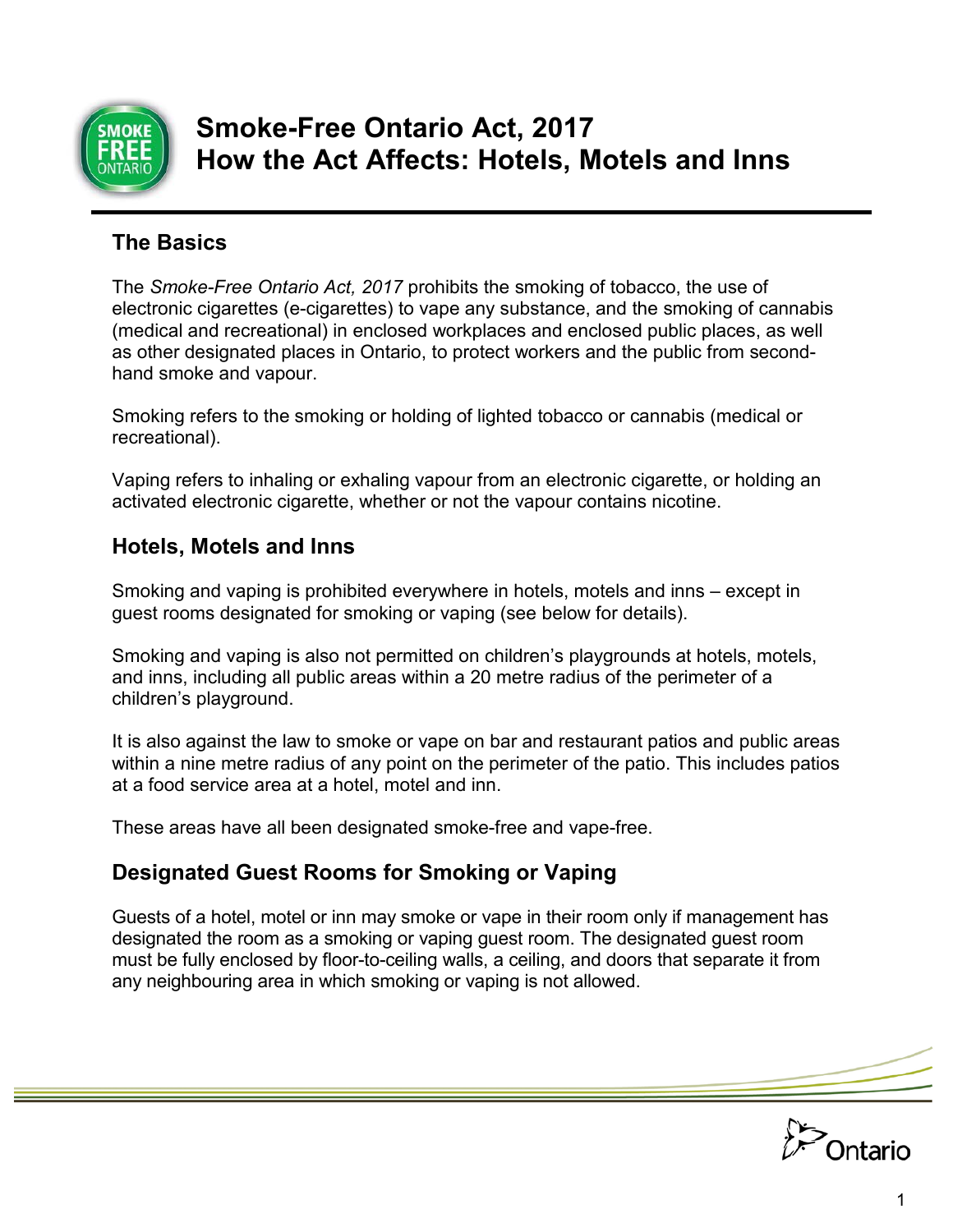Only registered guests of a hotel, motel or inn and their invited guests can smoke or vape in designated guest rooms.

#### **Responsibilities of Proprietors and Employers**

The *Smoke-Free Ontario Act, 2017* (SFOA, 2017) requires proprietors or employers of hotels, motels and inns to make sure that smoking and vaping laws are followed on their property. A proprietor includes the owner, operator or person in charge.

In all smoke-free and vape-free areas of the hotel, motel or inn, the proprietor or employer must:

- Give notice to employees and guests that smoking and vaping is not allowed.
- Post "No Smoking" and "No Vaping" signs, or a dual "No Smoking and No Vaping" sign at entrances, exits and washrooms of the place, in appropriate locations and in sufficient numbers, to ensure that the public is aware that smoking and vaping is not allowed, as well as in every guest room that has not been designated to accommodate smoking or vaping.
- Ensure that no ashtrays or similar items remain in the smoke and vape-free areas.
- Ensure that employees and guests do not smoke in the smoke-free or vape-free areas.
- Ensure that someone who refuses to comply with the SFOA, 2017 does not remain in the smoke-free or vape-free area.

# **Enforcement**

Local public health units will carry out inspections and response to complaints about smoking or vaping in hotels, motels and inns.

# **Penalties**

An individual who violates the prohibition on smoking or vaping in the smoke-free or vape-free areas of a hotel, motel or inn may be charged with an offence, and on conviction could be subject to a maximum fine of \$1,000 (for a first offence) or \$5,000 (for any further offence).

An employer or proprietor that fails to fulfill their responsibility under the law may be charged with an offence, and if convicted, could face a maximum fine: